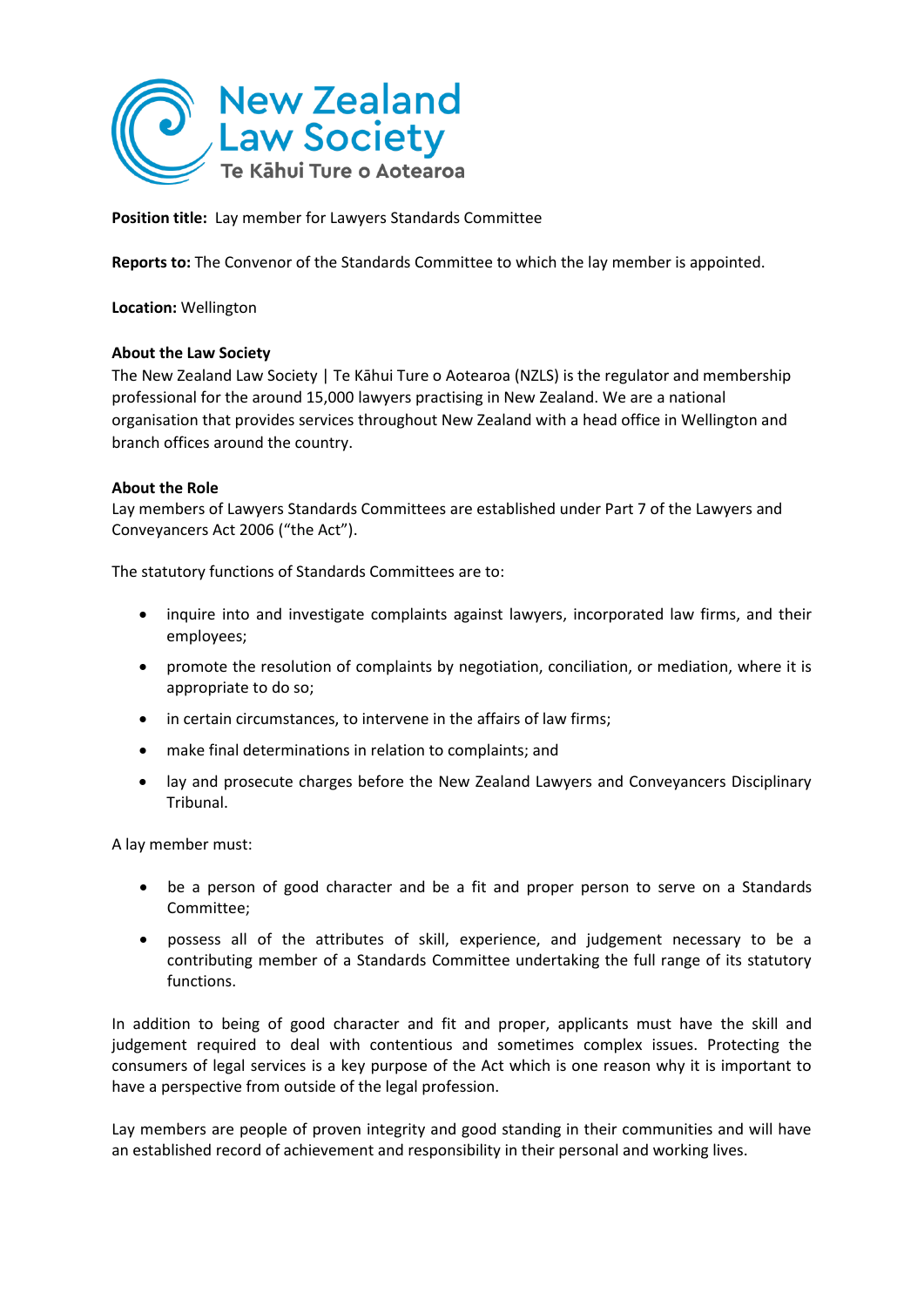Expressions of interest for appointment as a Lay Member should address these matters and be accompanied by a full CV and any relevant supporting material. An application form accompanies this document.

Persons who are or have been enrolled as barristers and solicitors, or as registered conveyancers, are not eligible for appointment as a lay member.

# **Conditions of Appointment**

- The position is on a part time basis and for a fixed term (as specified by the New Zealand Law Society Board at the time of appointment, but not more than three years in the initial period of appointment).
- The appointment and remuneration of lay members is the responsibility of the Law society Board.
- Remuneration is paid at the rate of \$135 (gross) per meeting, which includes all premeeting preparation work.
- Lay members must have the ability to receive meeting papers electronically.
- Lay members must not be or ever have been enrolled as barrister and solicitor in New Zealand or another country.
- Lay members are required to undergo a criminal history check before being appointed and must inform the Law Society immediately if they are charged and or convicted of a criminal offence.
- Lay members must inform the Law Society immediately if allegations of workplace bullying or sexual harassment arise against them or their employer.
- Lay members are required to attend meetings of the Standards Committee to which they are appointed and to take direction from the Convenor, whilst exercising independent judgement on matters under inquiry.
- All of the activities of Standards Committees are strictly confidential, subject to publication orders and permitted disclosure to parties.
- All lay members are subject to and must work in accordance with the provisions of the Act, and all Rules and Regulations made under the Act, the Standards Committee Guidelines and any practice notes.
- Lay members must be alert to the possibility of conflicts of interest arising during the course of their duties and must make any potential or actual conflict of interest known to the Convenor as soon as it arises.
- A lay member may resign at any time by notice in writing to NZLS.
- The Law Society Board may remove a lay member from office where it is satisfied that the member is unable to fulfil his or her role properly, including:
- o Persistent inability to competently perform the duties of a lay member;
- o Persistent neglect of those duties, including the failure to attend meetings or to be adequately prepared for meetings, or to undertake such work as is reasonably delegated to him or her.
- A lay member may also be removed in circumstances where he or she has engaged in serious misconduct or has been convicted of a criminal offence punishable by imprisonment and the Board considers that the misconduct and/or the conviction reflects on his or her fitness to continue to serve on a Standards Committee, or where the lay member has been adjudicated bankrupt.
- All Standards Committee members are protected from civil or criminal liability in the performance of their duties unless they have acted in bad faith